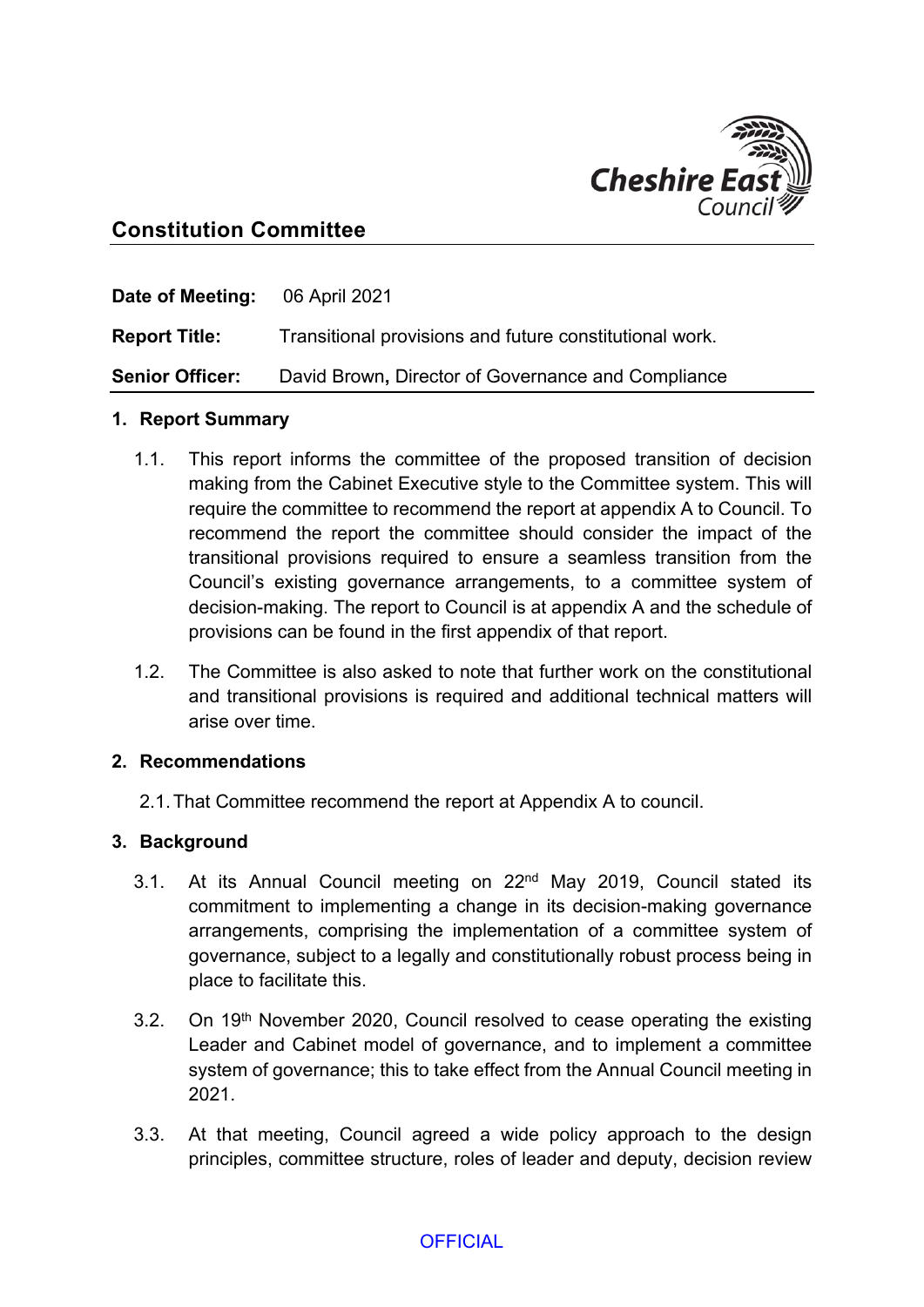process, urgency provisions, role and powers of committee and subcommittee chairs.

- 3.4. All existing decisions must translate across to the new system of governance otherwise existing projects which require implementation of member participation in decision making will become moribund if it is unclear which member is to participate. Decisions delegated to officer will be able to proceed unimpeded.
- 3.5. Council also resolved to authorise the Director of Governance and Compliance to prepare in accordance with the principles agreed the necessary constitutional provisions to give administrative efficacy to the new arrangements.
- 3.6. The Constitutional Committee is the body that must consider and make recommendations on the arrangements.

### **4. Implications**

### 4.1. **Legal Implications**

4.1.1. The Constitution Committee is required to make a recommendation to council.

### 4.2. **Finance Implications**

4.2.1. The recommendations are required to ensure continuity of financial transactions and provide a degree of certainty to third parties dealing with the council.

### 4.3. **Equality Implications**

4.4. None

## 4.5. **Human Resources Implications**

4.5.1. None

### 4.6. **Risk Management Implications**

4.6.1. This report forms part of the corporate risk mitigation proposal

## 4.7. **Rural Communities Implications**

4.7.1. There are no direct implications for rural communities.

## 4.8. **Implications for Children & Young People**

4.8.1. There are no direct implications for children and young people.